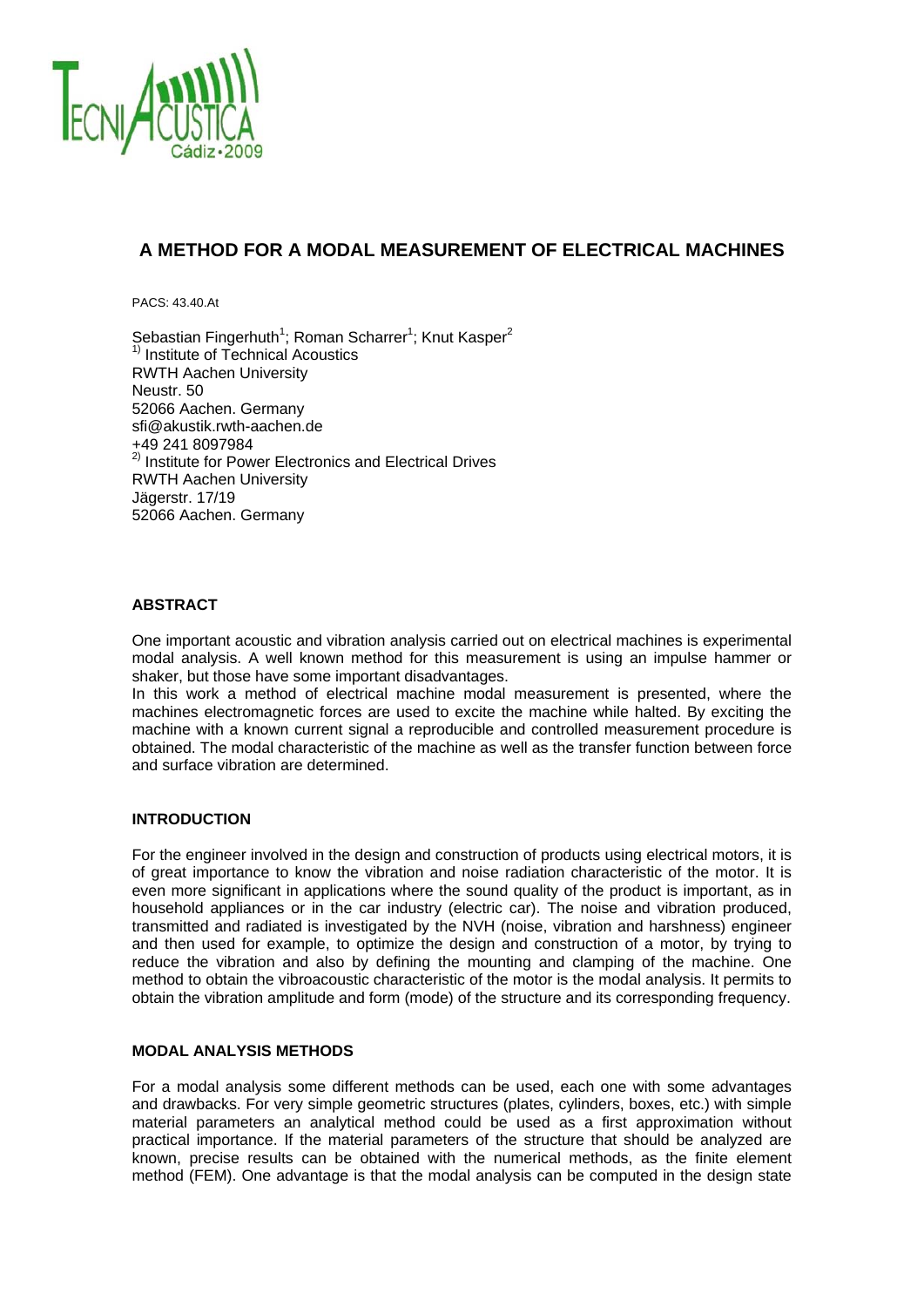of the machine, before it is constructed. The drawback is the amount of computational power required to calculate the modal analysis of structures with a high detail level.

In the experimental modal analysis mainly two methods are used: impulse force hammer and modal exciter (shaker). With both methods, the structure is excited with a known broad band force signal [1] [2]. In the case of the force hammer the force applied is measured while force impulses are applied to the structure under test. A similar setup is used with the shaker. The shaker is attached to the structure and excited with a broad band signal while the force is measured. In both setups, the vibration, mostly velocity or acceleration, is registered simultaneously on one or more points on the structure. Using both signals (input and output) the vibration characteristic (modes, resonance frequencies, damping, transfer function, etc.) can be computed. One disadvantage of both methods is that normally it is not possible to apply the forces in the inner structure of the stator, where the forces are present during normal operation. With the hammer or shaker the force is applied on the outside of the housing and the vibration measurement is also realized on the outside.

In this paper an alternative method for modal analysis of electrical machine is presented. The big difference and advantage is that the force for the modal analysis is applied on the stator teeth, on a place where the force is applied in normal operation. A switched reluctance motor (SRM) will be used as a case study to present the proposed measurement method. A good overview of modal analysis methods (measurement and numerical) for electrical machines is presented in [2].

## **MODE OF OPERATION OF AN SRM**

The operation of the SRM will be presented briefly, because the results presented here are from the modal analysis on a motor of this type. In an SRM, the current applied to one electrical



Figure 1: Schematic representation of a switched reluctance machine (SRM)

phase of a machine (see phase A on Figure 1Figure 1Figure 1 as an example) produces a magnetic flux that crosses the stator and rotor of the machine. Forces are produced on boundaries of low reluctance (reluctance is the magnetic equivalent to the electric resistance) that generate torque but also radial forces. The electrical phases of an SRM are switched sequentially to make the rotor turn. The windings consist on concentrated coils on each stator tooth. The rotor of an SRM also has teeth, but no coils. In the left hand side plot on Figure

1Figure 1Figure 1, phase A is active and the reluctance force makes the rotor rotate clockwise. The required current form is obtained by applying a positive, negative or zero voltage to the machine. This is controlled and regulated by a microcontroller and power converter unit depending on the actual rotor angular position and the target operating point (torque and speed). At an optimal angular position the control unit *switches on* the next phase (phase D) while the phase current of Phase A is set to zero. For an overview on electrical drives and power converters refer to [3].

# **MODAL ANALYSIS USING ELECTROMAGNETIC FORCES**

The response (output) of a linear, time-invariant system to any given input signal is completely described by its impulse response. Transforming the impulse response into the frequency domain, the transfer function is obtained. The proposed method consists in measuring the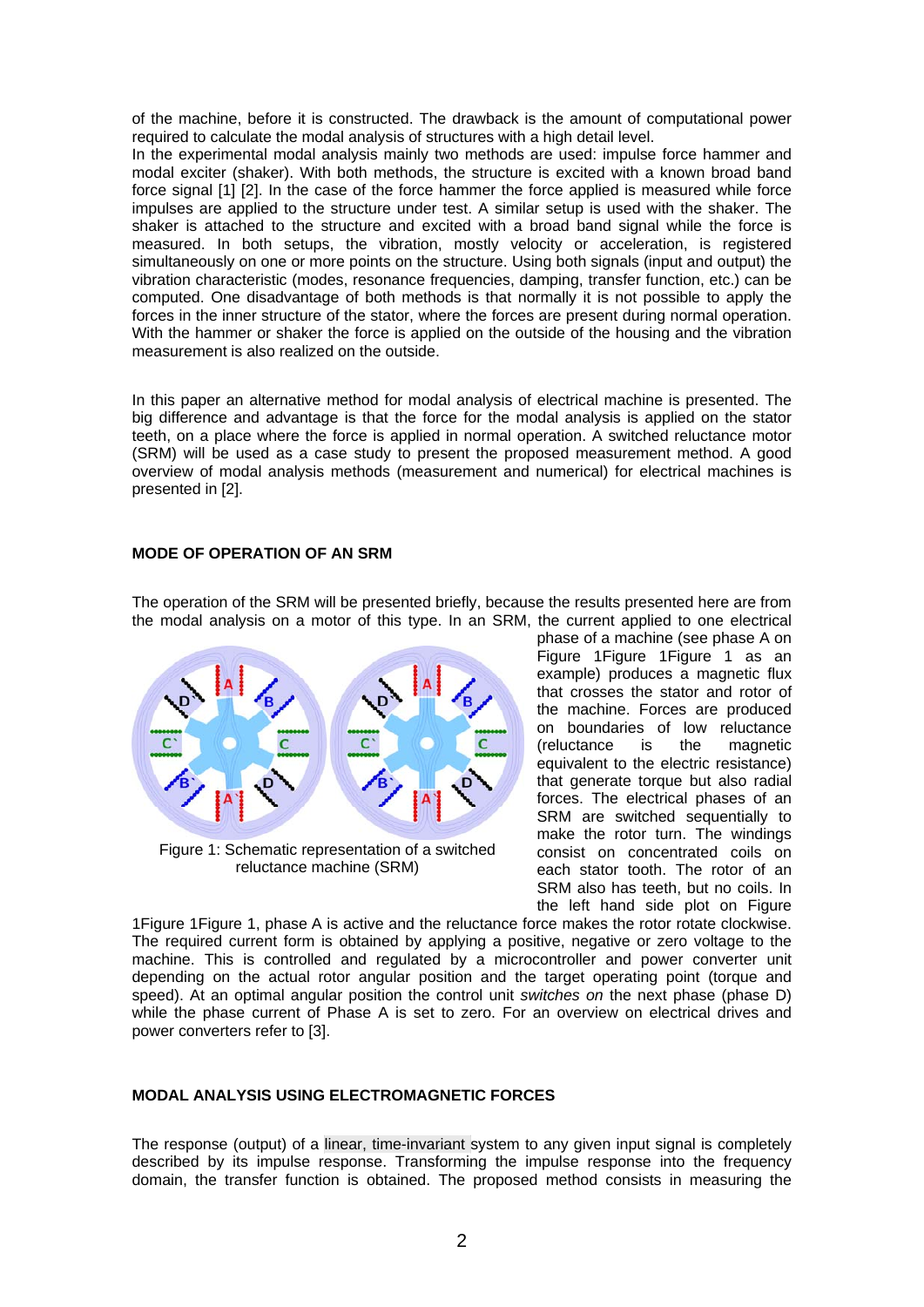impulse response of the machine, using the phase current as the input signal and the surface vibration as the output. Due to the fact, that the relation between the phase current and the resulting force is nonlinear (see Figure 2Figure 2Figure 2) a finite element (FE) electromagnetic model of the stator was used to compute the force produced by different current levels for an aligned rotor position.



Figure 2: Relation between phase current and radial force

The relation between the force and the surface vibration is linear and time invariant (LTI system), so that the transfer function between force and surface velocity can be computed by dividing the measured vibration by the applied force in the frequency domain as presented in the block diagram of **¡Error! No se encuentra el origen de la referencia.Fehler! Verweisquelle konnte nicht gefunden werden.Fehler! Verweisquelle konnte nicht gefunden werden.**. Since the input magnitude of the system is the phase current (and not the force), the nonlinear relation between current and force has to be included in the lower branch of Figure 3Figure 3Figure 3 (input signal).



Figure 3: Diagram of the impulse response (transfer function) calculation

For the modal measurement, three different broadband current signals were user-programmed on the power converter control unit: a pulse, a sweep [4] and a pseudo-random noise signal [5]. The three current signals are plotted in Figure 4Figure 4Figure 4. The spectrum of the three force signals are plotted in Figure 5Figure 5Figure 5. It can be seen, that the different signals have a different spectral energy distribution, but the resulting transfer functions were very similar for the three signal types.

The measurement of the surface vibration of the stator can be realized with different methods, for example using accelerometer sensors on points of interest on the stator surface. A more efficient and faster measurement of the surface velocity on several points is achieved using a scanning laser vibrometer. For the analysis presented in this paper a laser vibrometer was used. The broad band current signal was repeatedly applied to the machine, every few seconds, while the scanning point was changed to measure the surface velocity on the points previously defined on the stator surface.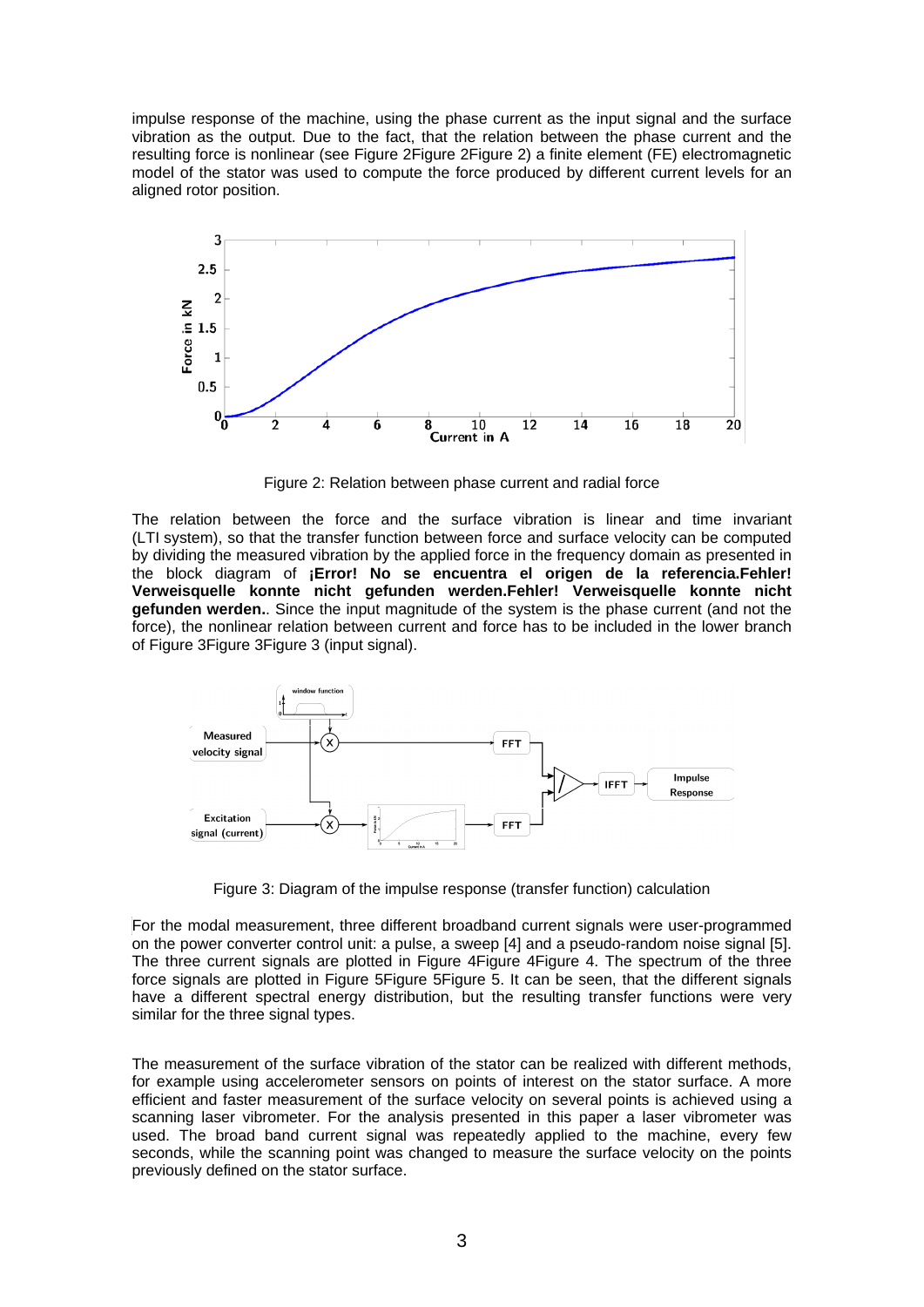

Figure 4: Broad band current signals used for the measurement. From top to bottom: pulse, sweep, pseudo-random noise (only a short window of the pseudo-random noise signal is plotted).



Figure 5: Spectrum of the three broad band force excitation signals

This procedure was then repeated for all the four phases of the machine to finally obtain a set of transfer functions between force and surface velocity for all points on the machine surface. Since the mechanical system is linear, the result from the measurement of each point for each of the four phases can be superimposed.

#### **RESULTS**

The results from the measurement will be presented for only two of the four electrical phases of the machine.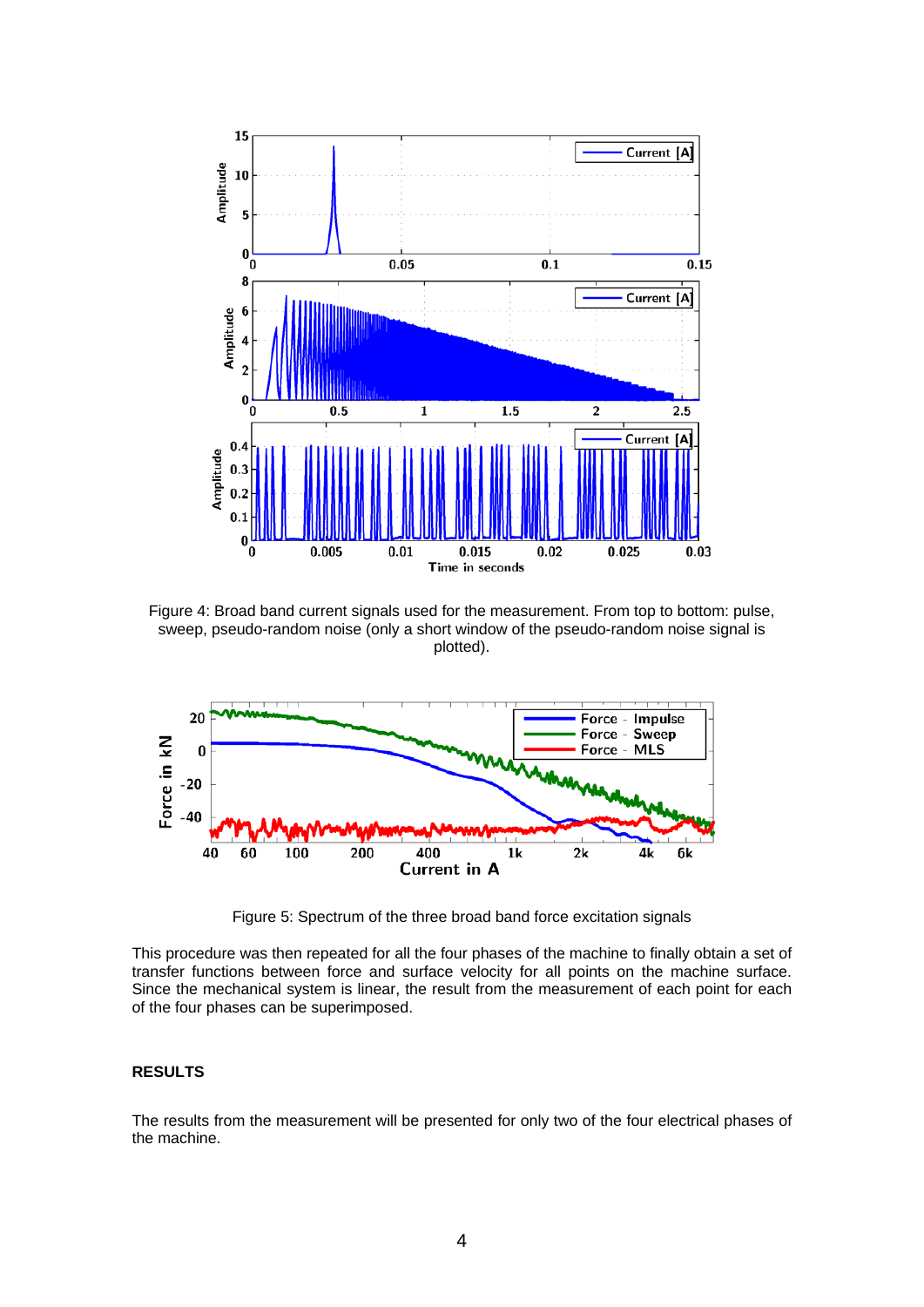First a plot of the transfer function between force and surface velocity for several points around the machine will be presented.

Figure 6Figure 6Figure 6 shows the measured transfer function in a frequency range around the main resonance of the stator for several measurement points around the stator. Due to symmetry properties of the motor, only 180 $^{\circ}$  were measured. On top is the result for Phase<sub>el 1</sub> (the notation: Phase<sub>el,N</sub> will be used for the *N*th electrical phase). On the bottom plot the result for Phase $_{el,2}$  (which is geometrically shifted by 45 $^{\circ}$ ) is presented.



Figure 6: Measured transfer function for the first electrical phase (top) and for the second electrical phase (bottom)

From both plots it can be seen, that  $Phase_{el,1}$  excites mainly a mode with a maximum at about 2.37 kHz. Phase $_{el,2}$  excites the stator at a slightly lower resonance frequency, namely 2.25 kHz. In this latter case, the vibration at 2.37 kHz is still present, but is not as pronounced as with Phase $_{el,1}$  (-12 dB). The vibration intensity and frequency is not constant for the different positions around the machine. Observing the color code in the legend, it can be seen, that the change is periodic, repeating after 90°. From the results of the measurement it can be concluded that there are two important resonances. Both are cylindrical mode-2 resonances at slightly different frequencies (2.25 kHz and 2.37 kHz) and rotated (shifted) by 45°.

This can also be seen in the cylindrical plots of Figure 7Figure 7Figure 7. Again, only the measurement results of exciting two of the four electrical phases are shown. The plots show the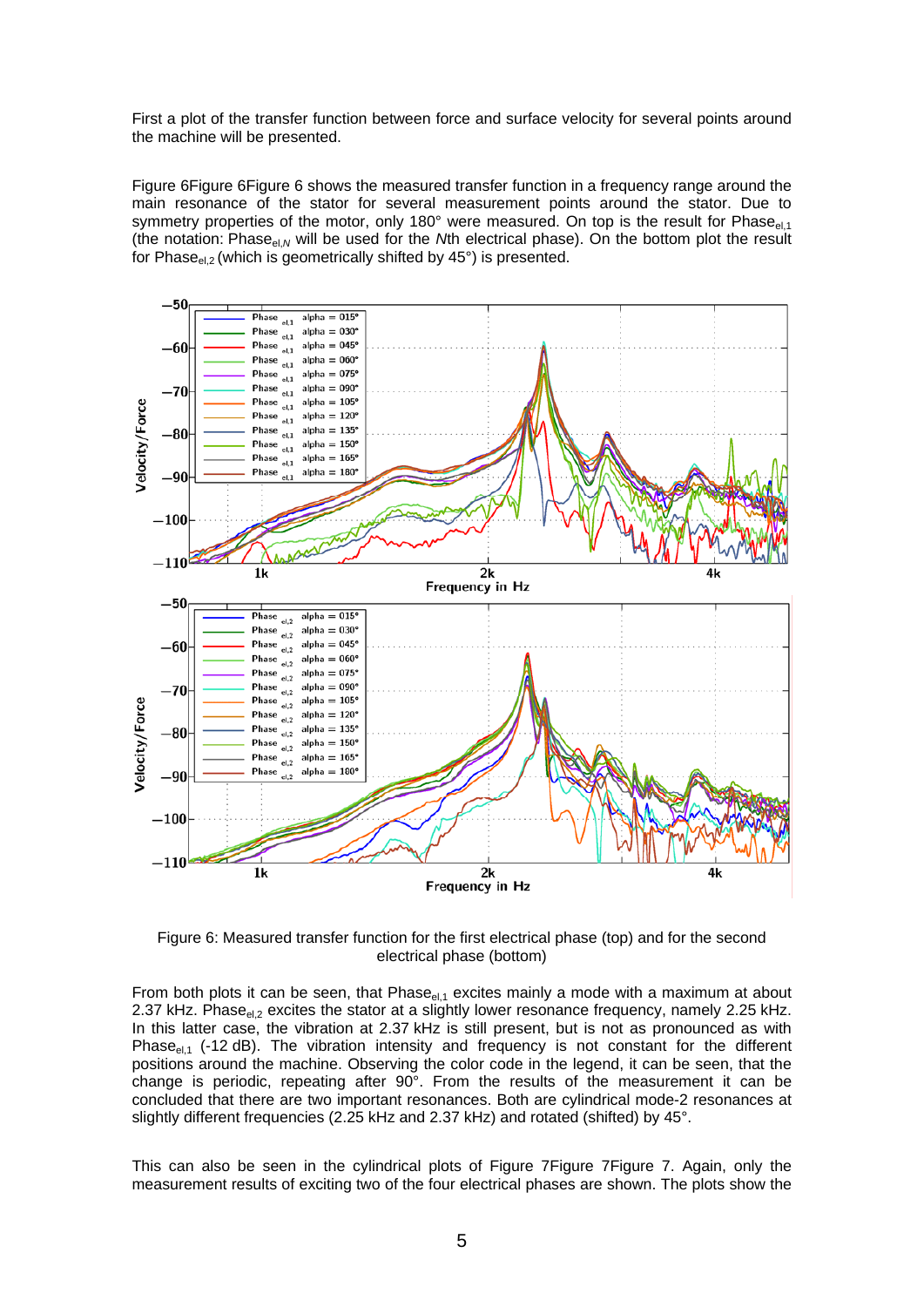surface velocity for the frequencies of main vibration found before. The two plots on the left hand side for a frequency of 2.25 kHz and for 2.37 kHz on the right. The legend shows which phase was excited with the broad band current signal. Exciting  $P$ hase $_{el,1}$ , produces vibration mainly at 2.37 kHz. Using Phase<sub>el.2</sub>, this is, applying the radial force at a different place (shifted by 45°) also produces a mode-2 stator vibration (at 2.25 kHz), rotated by 45°.



Figure 7: Plot of the measured surface velocity on a cylinder representing the stator. Of the four measurements (applying the current signal to one of the four electrical phases), only the results for two of them are plotted. On the left-hand side plot are for a frequency of 2250 Hz, on the right hand side for 2370 Hz.

With these cylindrical plots it is possible to describe the vibration modes for different frequencies, showing for example, that the vibration is not constant in the axial direction (Phase $_{el,1}$  at 2.37 kHz).

The measurement procedure was also used to simultaneously measure the radiated sound of the machine at a certain distance. This expanded the transfer function presented before by one link so that the complete chain, from the phase current to the sound in far field, is recorded. This can be used to compare the noise produced by the machine for different machine control strategies.

# **CONCLUSIONS**

A modal analysis measurement method that uses the circuit and power electronics of the machine was presented in this paper. Therefore a broadband input force signal is produced and applied to the machine stator. The main advantage of this method is that the force is applied exactly at the same place as in normal operation. With other methods (impulse hammer and shaker) this is usually not possible. Therefore, the control unit of the machine is programmed to produce a broad band signal. The surface vibration (or even the radiated sound) is measured to obtain the transfer function, between phase current and velocity (or sound) with simple post processing.

The transfer functions can then be used: i) to describe the modal characteristic of the machine, ii) to simulate the surface vibration for any operation point, iii) to define motor control strategies that are optimized from a vibroacoustic point of view, iv) to simulate the radiated sound for noise evaluation purposes.